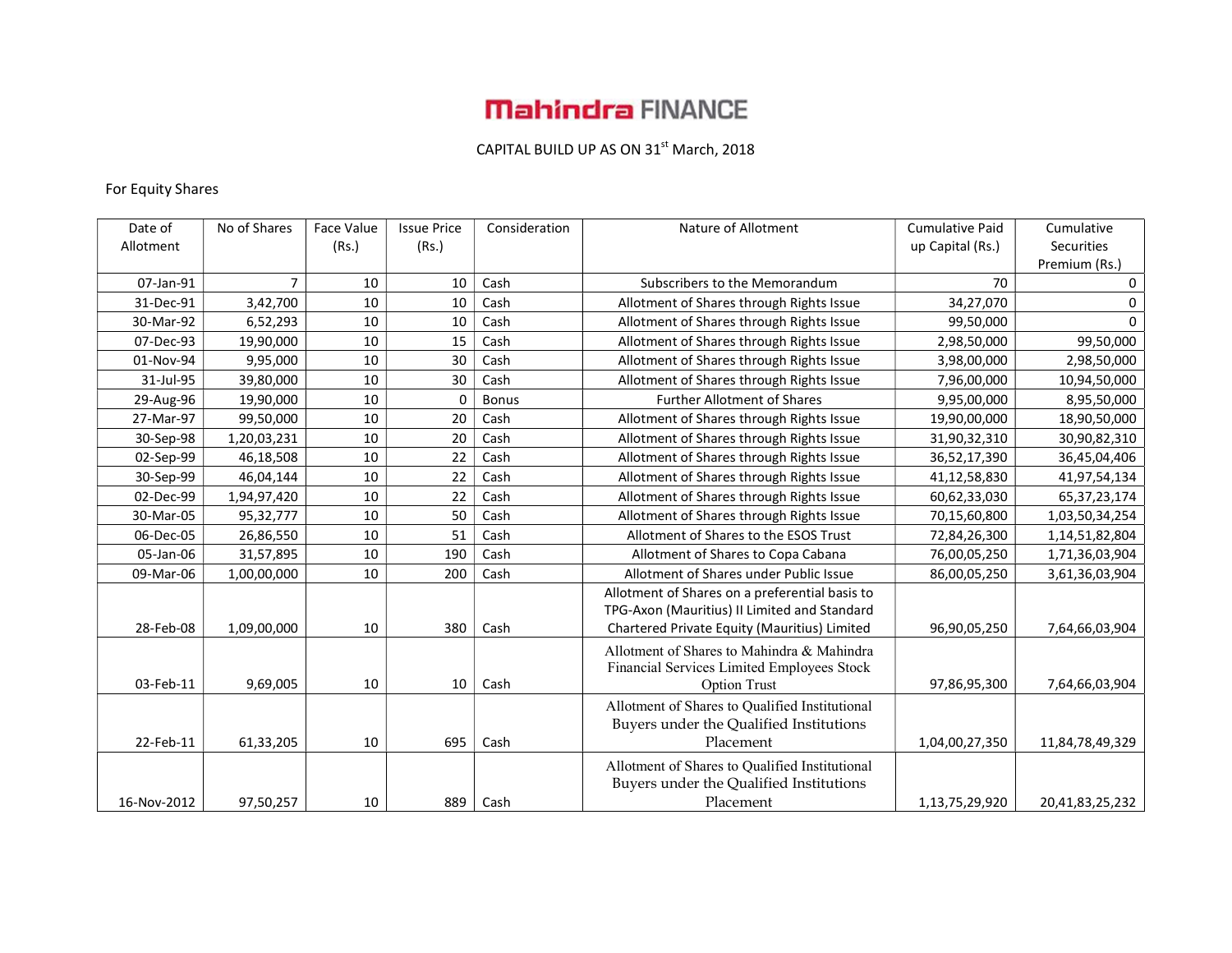# **Mahindra FINANCE**

### CAPITAL BUILD UP AS ON  $31^{st}$  March, 2018

For Equity Shares

| <b>Balance as on</b> |              |              |                |                          |                |                     |
|----------------------|--------------|--------------|----------------|--------------------------|----------------|---------------------|
| 31-Mar-2013          | 56,87,64,960 | 2            | $\blacksquare$ |                          | 1,13,75,29,920 | 20, 15, 58, 07, 775 |
| <b>Balance as on</b> |              |              |                |                          |                |                     |
| 30-June-2013         | 56,87,64,960 | 2            | $\blacksquare$ |                          | 1,13,75,29,920 | 20, 15, 81, 78, 959 |
| <b>Balance as on</b> |              |              |                |                          |                |                     |
| 30-Sep-2013          | 56,87,64,960 | 2            | $\blacksquare$ | $\blacksquare$           | 1,13,75,29,920 | 20, 16, 42, 13, 353 |
| <b>Balance as on</b> |              |              |                |                          |                |                     |
| 31-Dec-2013          | 56,87,64,960 | 2            | $\blacksquare$ |                          | 1,13,75,29,920 | 20, 16, 44, 50, 006 |
| <b>Balance as on</b> |              |              |                |                          |                |                     |
| 31-Mar-2014          | 56,87,64,960 | 2            | $\blacksquare$ | $\overline{\phantom{a}}$ | 1,13,75,29,920 | 20,18,24,73,991     |
| <b>Balance as on</b> |              |              |                |                          |                |                     |
| 30-June-2014         | 56,87,64,960 | 2            | $\blacksquare$ |                          | 1,13,75,29,920 | 20,19,53,14,010     |
| <b>Balance as on</b> |              |              |                |                          |                |                     |
| 30-Sept-2014         | 56,87,64,960 | 2            | $\blacksquare$ |                          | 1,13,75,29,920 | 20, 20, 57, 14, 511 |
| <b>Balance as on</b> |              |              |                |                          |                |                     |
| 31-Dec-2014          | 56,87,64,960 | 2            | $\blacksquare$ |                          | 1,13,75,29,920 | 2020, 72, 64, 778   |
| <b>Balance as on</b> |              |              |                |                          |                |                     |
| 31-Mar-2015          | 56,87,64,960 | 2            |                |                          | 1,13,75,29,920 | 2023, 24, 24, 516   |
| <b>Balance as on</b> |              |              |                |                          |                |                     |
| 30-June-2015         | 56,87,64,960 | 2            | $\blacksquare$ |                          | 1,13,75,29,920 | 2023,68,02,919      |
| <b>Balance as on</b> |              |              |                |                          |                |                     |
| 30-Sep-2015          | 56,87,64,960 | 2            |                |                          | 1,13,75,29,920 | 2024,63,35,968      |
| <b>Balance as on</b> |              |              |                |                          |                |                     |
| 31-Dec-2015          | 56,87,64,960 | 2            | $\blacksquare$ |                          | 1,13,75,29,920 | 2029,03,75,662      |
| <b>Balance as on</b> |              |              |                |                          |                |                     |
| 31-Mar-2016          | 56,87,64,960 | 2            |                |                          | 1,13,75,29,920 | 2032,52,39,633      |
| <b>Balance as on</b> |              |              |                |                          |                |                     |
| 30-June-2016         | 56,87,64,960 | 2            | $\blacksquare$ |                          | 1,13,75,29,920 | 2014, 96, 36, 408   |
| <b>Balance as on</b> |              |              |                |                          |                |                     |
| 30-Sep-2016          | 56,87,64,960 | $\mathbf{2}$ | $\blacksquare$ |                          | 1,13,75,29,920 | 2016,40,66,658      |
| <b>Balance as on</b> |              |              |                |                          |                |                     |
| 31-Dec-2016          | 56,87,64,960 | $\mathbf{2}$ | $\blacksquare$ |                          | 1,13,75,29,920 | 2023,41,98,785      |